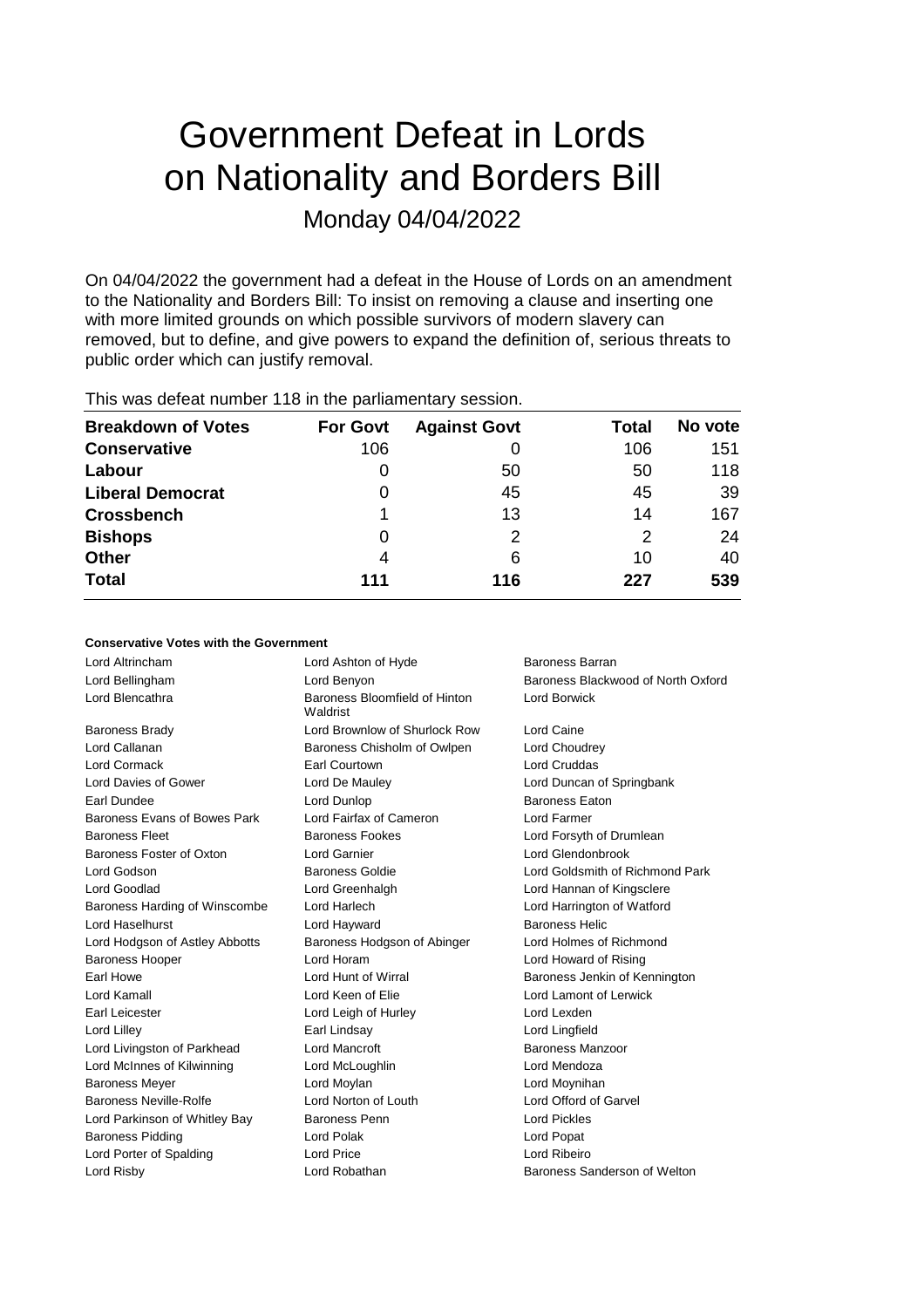Baroness Scott of Bybrook Lord Sherbourne of Didsbury Lord Shinkwin Lord Smith of Hindhead Baroness Stedman-Scott Baroness Stowell of Beeston Lord Taylor of Holbeach Viscount Trenchard Lord Udny-Lister Baroness Vere of Norbiton **Lord Wei** Lord Wei Lord Wharton of Yarm Baroness Williams of Trafford Lord Wolfson of Tredegar Lord Young of Cookham Viscount Younger of Leckie

**Lord Sandhurst Lord Sassoon** Baroness Sater

### **Conservative Votes against the Government**

### **Labour Votes with the Government**

## **Labour Votes against the Government**

Lord Wood of Anfield Baroness Young of Old Scone

Baroness Blake of Leeds Baroness Blower Baroness Blower Lord Browne of Ladyton **Lord Campbell-Savours** Baroness Chakrabarti Viscount Chandos Baroness Chapman of Darlington Lord Coaker Lord Collins of Highbury **Baroness Corston** Corston Lord Davidson of Glen Clova Lord Davies of Brixton **Baroness Donaghy** Baroness Drake Lord Dubs **Baroness Golding Baroness Golding Lord Grantchester** Lord Hacking Lord Hain Lord Harris of Haringey Baroness Hayman of Ullock Baroness Hayter of Kentish Town Baroness Healy of Primrose Hill Lord Howarth of Newport Lord Hunt of Kings Heath Lord Jones Lord Kennedy of Southwark Baroness Lawrence of Clarendon Baroness Lister of Burtersett Lord McAvoy Lord McNicol of West Kilbride Baroness Merron Lord Murphy of Torfaen **Baroness Osamor** Baroness Rebuck Baroness Ritchie of Downpatrick Lord Robertson of Port Ellen Lord Rosser Baroness Sherlock Baroness Smith of Basildon Viscount Stansgate Lord Touhig **Lord Triesman** Lord Triesman **Lord Tunnicliffe** Lord Watson of Invergowrie **Lord Watts Conserversity** Baroness Wilcox of Newport

### **Liberal Democrat Votes with the Government**

| Liberal Democrat Votes against the Government |                                     |                             |
|-----------------------------------------------|-------------------------------------|-----------------------------|
| Lord Allan of Hallam                          | <b>Baroness Barker</b>              | <b>Baroness Brinton</b>     |
| Lord Bruce of Bennachie                       | Baroness Burt of Solihull           | Lord Campbell of Pittenweem |
| Lord Clement-Jones                            | Lord Dholakia                       | Lord Foster of Bath         |
| Lord Fox                                      | Baroness Garden of Frognal          | Lord German                 |
| <b>Baroness Grender</b>                       | <b>Baroness Hamwee</b>              | Baroness Harris of Richmond |
| <b>Baroness Humphreys</b>                     | Baroness Hussein-Ece                | <b>Baroness Jolly</b>       |
| Lord Jones of Cheltenham                      | Baroness Kramer                     | Baroness Ludford            |
| Lord McNally                                  | Baroness Miller of Chilthorne Domer | Lord Newby                  |
| <b>Baroness Northover</b>                     | Lord Oates                          | Lord Paddick                |
| <b>Baroness Parminter</b>                     | Baroness Pinnock                    | Lord Purvis of Tweed        |
| Lord Redesdale                                | Lord Rennard                        | Lord Scriven                |
| <b>Baroness Sheehan</b>                       | Lord Shipley                        | Lord Stoneham of Droxford   |
| Lord Storey                                   | Lord Strasburger                    | Lord Stunell                |
| <b>Baroness Suttie</b>                        | Baroness Thomas of Winchester       | Lord Thomas of Gresford     |
| Lord Tope                                     | Baroness Tyler of Enfield           | <b>Baroness Walmsley</b>    |

### **Crossbench Votes with the Government** Earl Kinnoull

### **Crossbench Votes against the Government<br>
Lord Alton of Liverpool Viscount Brookeborough**

| Lord Alton of Liverpool      |
|------------------------------|
| <b>Baroness Butler-Sloss</b> |
| Baroness Finlay of Llandaff  |
| Lord Kerr of Kinlochard      |
| <b>Baroness Wheatcroft</b>   |

Lord Cromwell **Baroness D'Souza** Lord Hannay of Chiswick Lord Hylton

Lord Brown of Eaton-under-Heywood Lord Kerslake **Baroness Masham of Ilton** 

**Bishop Votes with the Government**